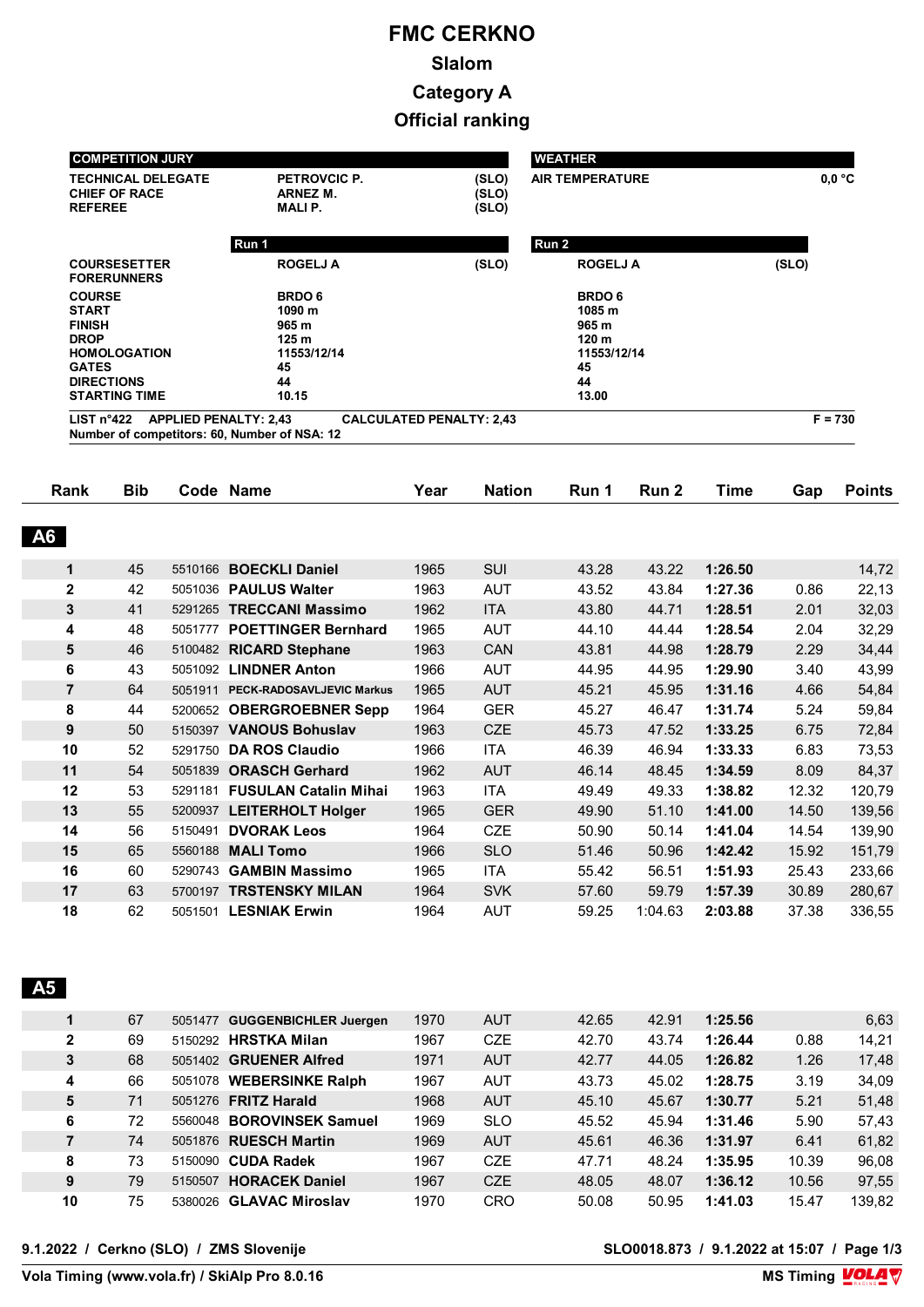### **FMC CERKNO Slalom Category A Official ranking**

| Rank      | <b>Bib</b>                | Code Name                        | Year | <b>Nation</b> | Run 1      | Run 2 | <b>Time</b> | Gap   | <b>Points</b> |
|-----------|---------------------------|----------------------------------|------|---------------|------------|-------|-------------|-------|---------------|
| 11        | 77                        | 5380060 BEBEK Mario              | 1970 | <b>CRO</b>    | 55.81      | 57.25 | 1:53.06     | 27.50 | 243,39        |
|           | 12<br>76                  | 5201101 BRINKMANN Giovanni R.    | 1969 | <b>GER</b>    | 58.13      | 56.44 | 1:54.57     | 29.01 | 256,39        |
| <b>A4</b> |                           |                                  |      |               |            |       |             |       |               |
|           | $\mathbf 1$<br>82         | 5150229 HORACEK David            | 1972 | CZE           | 42.73      | 42.43 | 1:25.16     |       | 3,19          |
|           | 2<br>85                   | 5051626 HOELZL Norbert           | 1973 | <b>AUT</b>    | 42.59      | 43.11 | 1:25.70     | 0.54  | 7,83          |
|           | 3<br>80                   | 5560084 PREBIL Tadej             | 1976 | <b>SLO</b>    | 42.81      | 43.74 | 1:26.55     | 1.39  | 15, 15        |
|           | 4<br>83                   | 5560047 BRUS Bostjan             | 1972 | <b>SLO</b>    | 46.50      | 46.72 | 1:33.22     | 8.06  | 72,58         |
|           | 5<br>86                   | 5560149 KAVCIC Primoz            | 1973 | <b>SLO</b>    | 49.44      | 50.13 | 1:39.57     | 14.41 | 127,25        |
|           | 6<br>88                   | 5201003 KOLB Stefan              | 1972 | <b>GER</b>    | 49.82      | 50.03 | 1:39.85     | 14.69 | 129,66        |
|           | $\overline{7}$<br>92      | 5700198 TRSTENSKY JAN            | 1974 | <b>SVK</b>    | 52.23      | 53.02 | 1:45.25     | 20.09 | 176,15        |
| A3        | 8<br>87                   | 5560182 TERGLAV Jurij            | 1975 | <b>SLO</b>    | 53.98      | 53.16 | 1:47.14     | 21.98 | 192,42        |
|           | 1<br>93                   | 5150393 POLACEK Jan              | 1981 | <b>CZE</b>    | 47.44      | 48.47 | 1:35.91     |       | 95,74         |
| A2        |                           |                                  |      |               |            |       |             |       |               |
|           | 1<br>96                   | 5291913 FERIGO Massimiliano      | 1985 | <b>ITA</b>    | 46.16      | 47.06 | 1:33.22     |       | 72,58         |
|           | $\mathbf 2$<br>97         | 5292049 FABIANE Alex             | 1984 | <b>ITA</b>    | 49.18      | 49.12 | 1:38.30     | 5.08  | 116,31        |
| <b>A1</b> |                           |                                  |      |               |            |       |             |       |               |
|           | 1<br>98                   | 5380056 KAUCIC Christopher Jon   | 1989 | <b>CRO</b>    | 42.43      | 42.36 | 1:24.79     |       | 0,00          |
|           | $\mathbf{2}$<br>100       | 5700199 TRSTENSKY ALEXANDER 1988 |      | <b>SVK</b>    | 58.47      | 57.09 | 1:55.56     | 30.77 | 264.91        |
|           | <b>Not classified</b>     |                                  |      |               |            |       |             |       |               |
|           | Did Not Start - Run 1 (9) |                                  |      |               |            |       |             |       |               |
|           | 58                        | 5560098 CEBULJ Matjaz            | 1966 | <b>SLO</b>    | <b>DNS</b> |       |             |       |               |
|           | 59                        | 5220204 WEBB Keith               | 1963 | <b>GBR</b>    | <b>DNS</b> |       |             |       |               |
|           | 78                        | 5430119 BUCKI PAWEL              | 1968 | <b>POL</b>    | <b>DNS</b> |       |             |       |               |
|           | 84                        | 5430427 LALIK Waldemar           | 1973 | <b>POL</b>    | <b>DNS</b> |       |             |       |               |
|           | 89                        | 5380054 STEFEK Ivan              | 1976 | CRO           | <b>DNS</b> |       |             |       |               |

 5560073 **ADAM Bernard** 1972 SLO DNS 5430164 **NAJDZIONEK DANIEL** 1973 POL DNS 5051879 **SEISER Juergen** 1986 AUT DNS 5560178 **LAZAR Aljaz** 1988 SLO DNS

49 5290618 **LAPUCCI Mauro** 1965 ITA DNF

**Did Not Finish - Run 1 (3)**

**MS Timing VOLA V**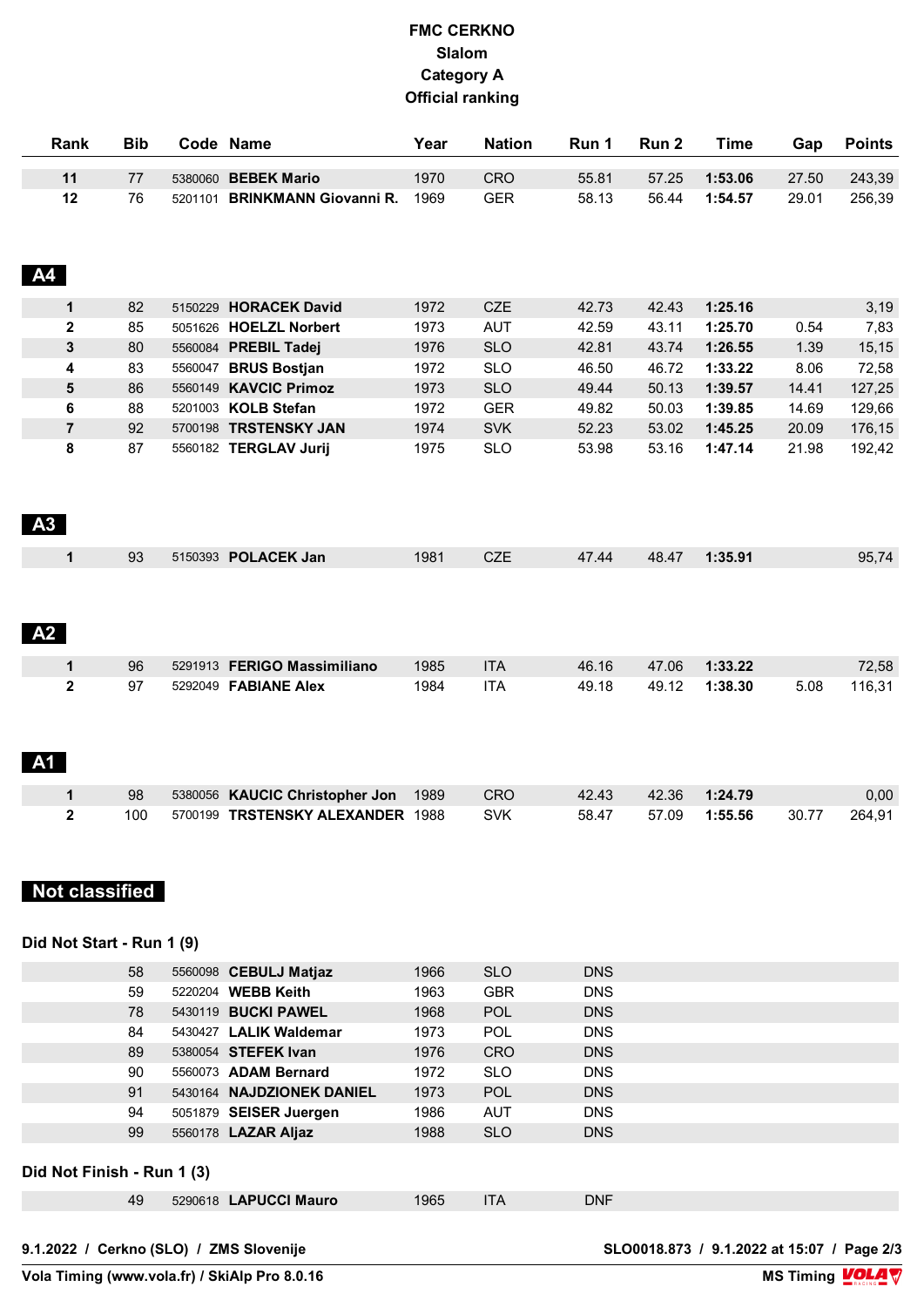## **FMC CERKNO Slalom Category A Official ranking**

| Rank                       | <b>Bib</b> |         | Code Name                         | Year | <b>Nation</b> | Run 1      | <b>Run 2</b> | Time | Gap | <b>Points</b> |
|----------------------------|------------|---------|-----------------------------------|------|---------------|------------|--------------|------|-----|---------------|
|                            | 70         |         | 5190586 DEGIORGIS Jean Christophe | 1970 | <b>FRA</b>    | <b>DNF</b> |              |      |     |               |
|                            | 81         |         | 5560030 FURLAN Peter              | 1972 | <b>SLO</b>    | <b>DNF</b> |              |      |     |               |
| Did Not Start - Run 2 (2)  |            |         |                                   |      |               |            |              |      |     |               |
|                            | 51         |         | 5200717 STOIBER Christoph         | 1965 | <b>GER</b>    | 47.50      | <b>DNS</b>   |      |     |               |
|                            | 61         | 5560051 | <b>BEHRAMI Bruno</b>              | 1966 | <b>SLO</b>    | 55.45      | <b>DNS</b>   |      |     |               |
| Did Not Finish - Run 2 (3) |            |         |                                   |      |               |            |              |      |     |               |
|                            | 47         |         | 5051679 SCHRETZMAYER Thomas       | 1965 | <b>AUT</b>    | 44.84      | <b>DNF</b>   |      |     |               |
|                            | 57         |         | 5051795 SAILER Christian          | 1962 | <b>AUT</b>    | 50.55      | <b>DNF</b>   |      |     |               |
|                            | 95         |         | 5291619 ZANEI Andrea              | 1983 | <b>ITA</b>    | 42.83      | <b>DNF</b>   |      |     |               |

Did Not Start, DNF: Did Not Finish, DSO: Disqualified, NPS: Not Permitted to Start) (DNS: Did Not Start, DNF: Did Not Finish, DSQ: Disqualified, NPS: Not Permitted to Start)

| <b>RECAP</b>            | <b>1st RUN</b> | 2nd RUN |    |
|-------------------------|----------------|---------|----|
| Records:                |                |         | 60 |
| Did Not Start:          | 9              |         |    |
| NOT PERMITTED TO START: | 0              |         |    |
| Did Not Finish:         | 3              |         |    |
| Disqualified:           | 0              |         |    |
|                         |                |         |    |
| At Finish:              | 43             |         |    |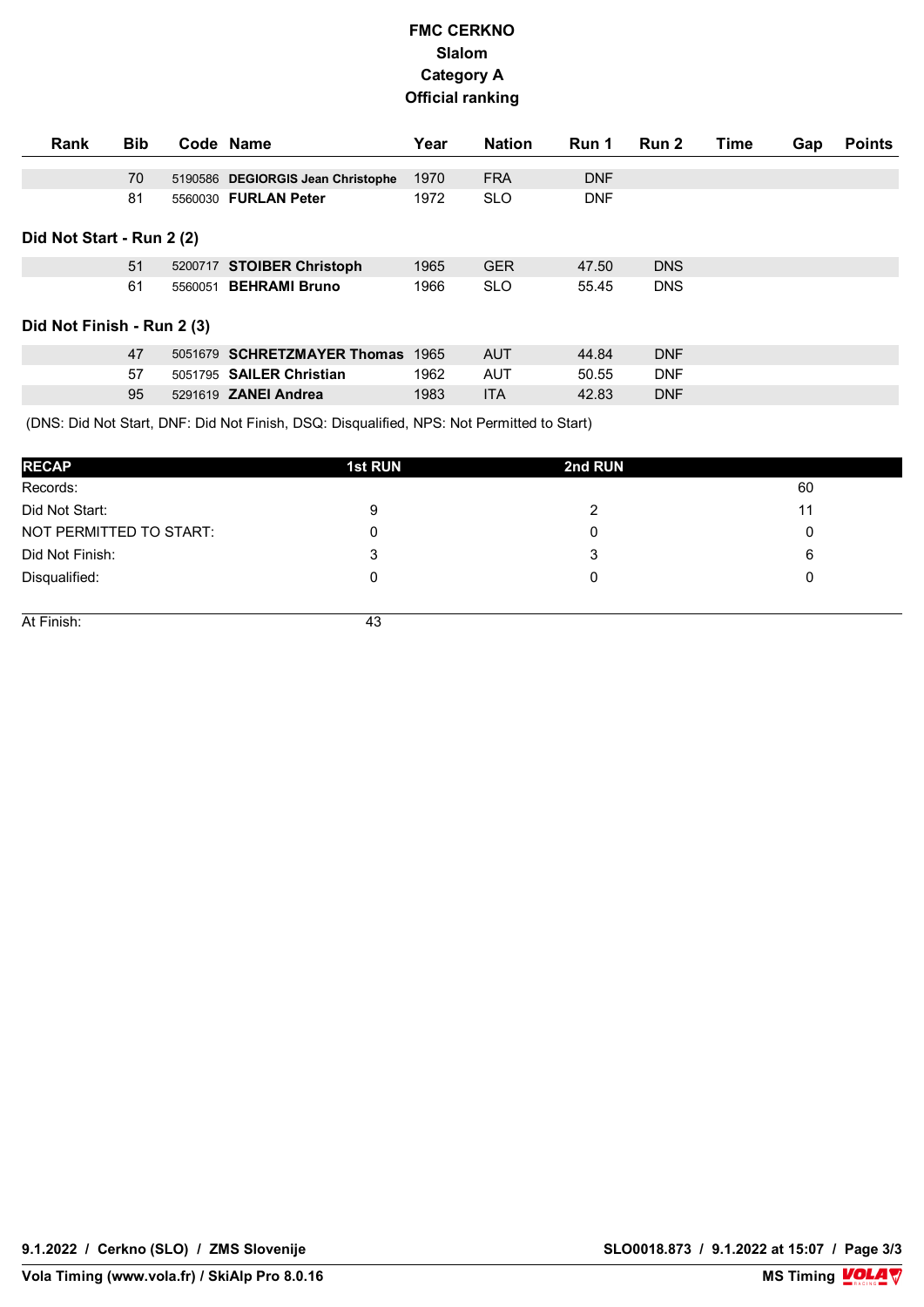# **FMC CERKNO Slalom Category B Official ranking**

|                                                                               | <b>COMPETITION JURY</b>                                          |                                                                                                                  |                                                                                          |                         | <b>WEATHER</b>         |         |         |       |               |
|-------------------------------------------------------------------------------|------------------------------------------------------------------|------------------------------------------------------------------------------------------------------------------|------------------------------------------------------------------------------------------|-------------------------|------------------------|---------|---------|-------|---------------|
| <b>REFEREE</b>                                                                | <b>TECHNICAL DELEGATE</b><br><b>CHIEF OF RACE</b>                | PETROVCIC P.<br>ARNEZ M.<br><b>MALIP.</b>                                                                        |                                                                                          | (SLO)<br>(SLO)<br>(SLO) | <b>AIR TEMPERATURE</b> |         |         |       | $0,0$ °C      |
|                                                                               |                                                                  | Run 1                                                                                                            |                                                                                          |                         | Run 2                  |         |         |       |               |
|                                                                               | <b>COURSESETTER</b><br><b>FORERUNNERS</b>                        | <b>ROGELJ A</b>                                                                                                  |                                                                                          | (SLO)                   | <b>ROGELJ A</b>        |         |         | (SLO) |               |
| <b>COURSE</b><br><b>START</b><br><b>FINISH</b><br><b>DROP</b><br><b>GATES</b> | <b>HOMOLOGATION</b><br><b>DIRECTIONS</b><br><b>STARTING TIME</b> | <b>BRDO6</b><br>1090 m<br>965 m<br>125 <sub>m</sub><br>11553/12/14<br>44<br>43<br>10.50                          | <b>BRDO 6</b><br>1085 m<br>965 m<br>120 <sub>m</sub><br>11553/12/14<br>44<br>43<br>13.30 |                         |                        |         |         |       |               |
| LIST $n^{\circ}422$                                                           |                                                                  | <b>APPLIED PENALTY: 0,00</b><br><b>CALCULATED PENALTY: -9,43</b><br>Number of competitors: 85, Number of NSA: 12 |                                                                                          |                         |                        |         |         |       | $F = 730$     |
| <b>Rank</b>                                                                   | <b>Bib</b>                                                       | Code Name                                                                                                        | Year                                                                                     | <b>Nation</b>           | Run 1                  | Run 2   | Time    | Gap   | <b>Points</b> |
|                                                                               |                                                                  |                                                                                                                  |                                                                                          |                         |                        |         |         |       |               |
| <b>B12</b>                                                                    |                                                                  |                                                                                                                  |                                                                                          |                         |                        |         |         |       |               |
| 1                                                                             | 2                                                                | 5700022 DOLNIK Frantisek                                                                                         | 1933                                                                                     | <b>SVK</b>              | 1:11.27                | 1:10.12 | 2:21.39 |       | 454,06        |
| $\overline{\mathbf{2}}$                                                       | $\mathbf{1}$                                                     | 5290340 GUASTINI Gian Franco                                                                                     | 1935                                                                                     | <b>ITA</b>              | 1:10.57                | 1:11.03 | 2:21.60 | 0.21  | 455,82        |
| <b>B11</b>                                                                    |                                                                  |                                                                                                                  |                                                                                          |                         |                        |         |         |       |               |
| 1                                                                             | 5                                                                | 5050216 MAERZENDORFER Leo                                                                                        | 1941                                                                                     | <b>AUT</b>              | 51.63                  | 52.05   | 1:43.68 |       | 138,26        |
| $\overline{2}$                                                                | 4                                                                | 5700079 HOFBAUER Milan                                                                                           | 1941                                                                                     | <b>SVK</b>              | 56.95                  | 55.96   | 1:52.91 | 9.23  | 215,56        |
| 3<br><b>B10</b>                                                               | $\overline{7}$                                                   | 5560080 VERSEC Jurij                                                                                             | 1938                                                                                     | <b>SLO</b>              | 1:02.85                | 1:03.16 | 2:06.01 | 22.33 | 325,26        |
| $\mathbf 1$                                                                   | 12                                                               | 5050056 KERSCHBAUMER Markus                                                                                      | 1946                                                                                     | <b>AUT</b>              | 50.41                  | 51.74   | 1:42.15 |       | 125,45        |
| $\mathbf 2$                                                                   | 11                                                               | 5051796 MOSER Guenther                                                                                           | 1946                                                                                     | <b>AUT</b>              | 56.27                  | 57.53   | 1:53.80 | 11.65 | 223,01        |
| 3                                                                             | 13                                                               | 5200009 GILGER Josef                                                                                             | 1946                                                                                     | <b>GER</b>              | 57.31                  | 58.12   | 1:55.43 | 13.28 | 236,66        |
| 4                                                                             | 14                                                               | 5200504 ROEMPKE Juergen                                                                                          | 1945                                                                                     | <b>GER</b>              | 58.15                  | 58.79   | 1:56.94 | 14.79 | 249,31        |
| 5                                                                             | 15                                                               | 5290130 DE ROCCO Nadir Mario                                                                                     | 1946                                                                                     | <b>ITA</b>              | 58.96                  | 58.43   | 1:57.39 | 15.24 | 253,08        |
| 6                                                                             | 19                                                               | 5290440 GASPARI Vincenzo                                                                                         | 1945                                                                                     | ITA                     | 1:04.51                | 1:01.28 | 2:05.79 | 23.64 | 323,42        |
| $\overline{\mathbf{7}}$                                                       | 17                                                               | 5051442 RUECKER Gerd                                                                                             | 1942                                                                                     | <b>AUT</b>              | 1:04.91                | 1:03.30 | 2:08.21 | 26.06 | 343,69        |
| 8                                                                             | 18                                                               | 5220197 NAYLOR Malcolm                                                                                           | 1942                                                                                     | <b>GBR</b>              | 1:09.40                | 1:09.74 | 2:19.14 | 36.99 | 435,22        |
| <b>B9</b>                                                                     |                                                                  |                                                                                                                  |                                                                                          |                         |                        |         |         |       |               |
| 1                                                                             | 26                                                               | 5050241 BRANDSTAETTER Hermann                                                                                    | 1951                                                                                     | <b>AUT</b>              | 48.37                  | 47.93   | 1:36.30 |       | 76,46         |
| $\mathbf 2$                                                                   | 24                                                               | 5190293 DE KINKELIN Pierre                                                                                       | 1950                                                                                     | <b>FRA</b>              | 48.81                  | 47.63   | 1:36.44 | 0.14  | 77,63         |
| 3                                                                             | 25                                                               | 5200897 RIESEMANN Heinrich                                                                                       | 1947                                                                                     | <b>GER</b>              | 52.00                  | 52.98   | 1:44.98 | 8.68  | 149,15        |
| 4                                                                             | 30                                                               | 5050708 KLABISCHNIG Egon                                                                                         | 1949                                                                                     | <b>AUT</b>              | 55.37                  | 54.19   | 1:49.56 | 13.26 | 187,50        |
| 5                                                                             | 27                                                               | 5200699 HERGER Wolfgang                                                                                          | 1949                                                                                     | <b>GER</b>              | 57.44                  | 57.91   | 1:55.35 | 19.05 | 235,99        |
| 6                                                                             | 28                                                               | 5510457 FUCHS Hugo                                                                                               | 1951                                                                                     | SUI                     | 58.54                  | 59.51   | 1:58.05 | 21.75 | 258,60        |

**9.1.2022 / Cerkno (SLO) / ZMS Sloveije SLO0019.873 / 9.1.2022 at 19:43 / Page 1/3**

**Vola Timing (www.vola.fr) / SkiAlp Pro 8.0.16**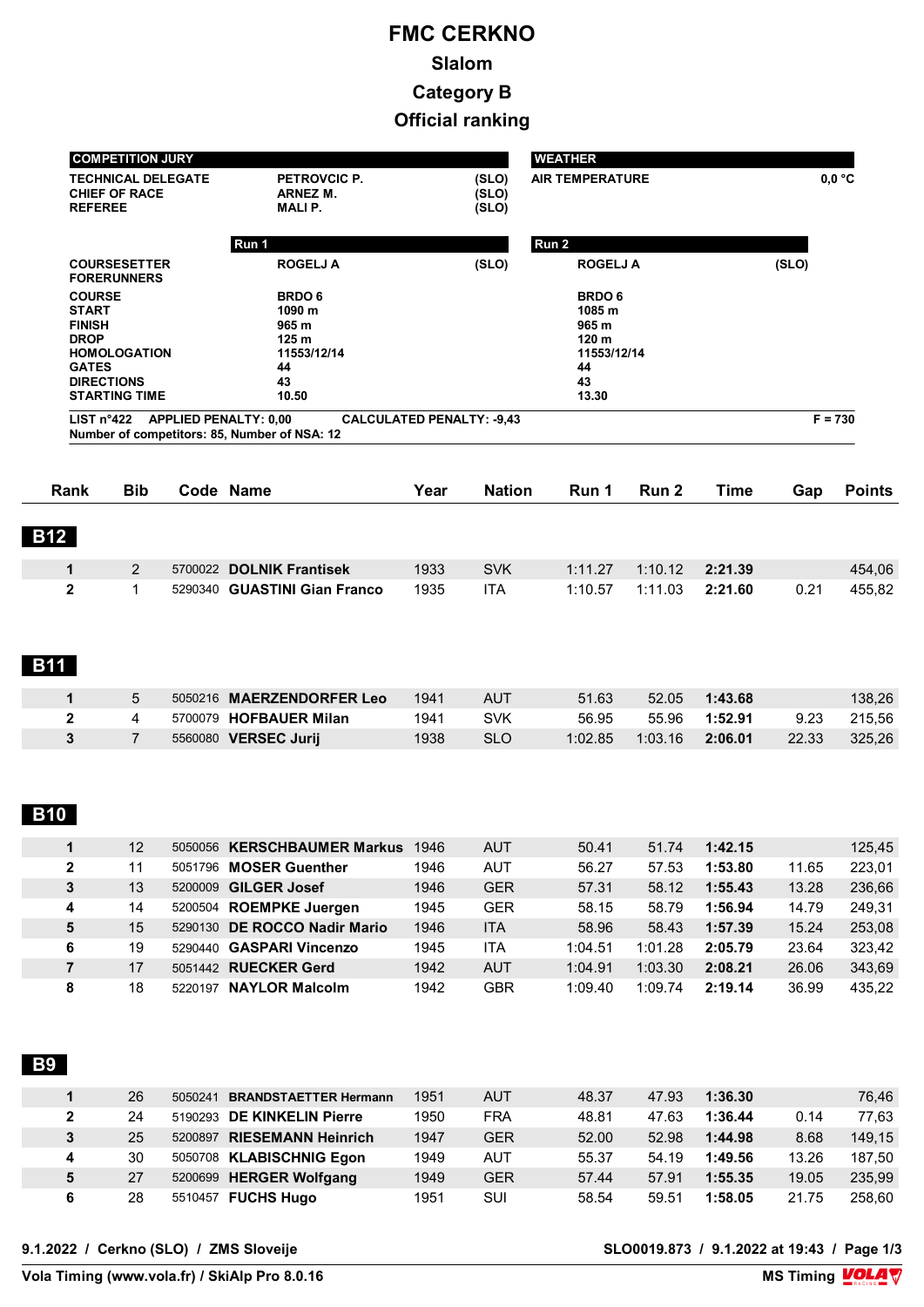## **FMC CERKNO Slalom Category B Official ranking**

| Rank           | <b>Bib</b> |         | Code Name                          | Year | <b>Nation</b> | Run 1   | Run 2   | Time    | Gap   | <b>Points</b> |
|----------------|------------|---------|------------------------------------|------|---------------|---------|---------|---------|-------|---------------|
| <b>B8</b>      |            |         |                                    |      |               |         |         |         |       |               |
| 1              | 36         | 5190553 | <b>LERAT Michel</b>                | 1954 | <b>FRA</b>    | 46.16   | 44.42   | 1:30.58 |       | 28,56         |
| $\mathbf 2$    | 35         | 5290337 | <b>OBERLECHNER Hermann</b>         | 1955 | ITA           | 46.47   | 45.85   | 1:32.32 | 1.74  | 43,13         |
| 3              | 37         | 5051157 | <b>NUSSBAUMER Hermann</b>          | 1956 | <b>AUT</b>    | 48.44   | 48.06   | 1:36.50 | 5.92  | 78,13         |
| 4              | 34         | 5400013 | <b>PIETERS Lody</b>                | 1956 | <b>NED</b>    | 48.33   | 48.21   | 1:36.54 | 5.96  | 78,47         |
| 5              | 38         | 5510186 | <b>MANSER Leo</b>                  | 1953 | SUI           | 50.66   | 49.74   | 1:40.40 | 9.82  | 110,79        |
| 6              | 46         | 5291611 | <b>FALEZ Alessandro</b>            | 1955 | <b>ITA</b>    | 50.65   | 49.84   | 1:40.49 | 9.91  | 111,55        |
| $\overline{7}$ | 47         | 5190473 | <b>BECK Pierre</b>                 | 1955 | <b>FRA</b>    | 50.50   | 50.34   | 1:40.84 | 10.26 | 114,48        |
| 8              | 39         |         | 5050862 SCHNEIDER Josef Jr.        | 1954 | <b>AUT</b>    | 50.50   | 50.91   | 1:41.41 | 10.83 | 119,25        |
| 9              | 44         | 5700177 | <b>DANIS Emil</b>                  | 1953 | <b>SVK</b>    | 51.36   | 50.42   | 1:41.78 | 11.20 | 122,35        |
| 10             | 41         | 5290617 | <b>CAPPELLATO Paolo</b>            | 1954 | ITA           | 51.18   | 50.70   | 1:41.88 | 11.30 | 123,19        |
| 11             | 40         | 5050120 | <b>GRILL Herbert</b>               | 1954 | <b>AUT</b>    | 51.21   | 51.08   | 1:42.29 | 11.71 | 126,62        |
| 12             | 48         | 5200983 | <b>DOBES Jan</b>                   | 1956 | <b>GER</b>    | 51.92   | 50.49   | 1:42.41 | 11.83 | 127,63        |
| 13             | 50         |         | 5200882 LOEW Herbert               | 1953 | <b>GER</b>    | 52.19   | 51.15   | 1:43.34 | 12.76 | 135,41        |
| 14             | 45         |         | 5290951 LOCATELLI Valerio Giuseppe | 1952 | <b>ITA</b>    | 53.10   | 51.87   | 1:44.97 | 14.39 | 149,07        |
| 15             | 53         | 5291351 | <b>ZANATTA Gian Battista</b>       | 1952 | <b>ITA</b>    | 53.06   | 52.97   | 1:46.03 | 15.45 | 157,94        |
| 16             | 43         | 5560015 | <b>BORNSEK Drago</b>               | 1953 | <b>SLO</b>    | 54.74   | 54.44   | 1:49.18 | 18.60 | 184,32        |
| 17             | 51         | 5560093 | <b>MEGLIC Marjan</b>               | 1956 | <b>SLO</b>    | 57.22   | 55.45   | 1:52.67 | 22.09 | 213,55        |
| 18             | 49         | 5380003 | <b>DRINKOVIC Ivo</b>               | 1953 | <b>CRO</b>    | 58.15   | 58.31   | 1:56.46 | 25.88 | 245,29        |
| 19             | 52         |         | 5700176 ABAFFY Robert              | 1955 | <b>SVK</b>    | 1:07.33 | 1:07.36 | 2:14.69 | 44.11 | 397,95        |

#### **B7**

| $\mathbf 1$             | 58 |         | 5050709 FUCHS Paul              | 1957 | <b>AUT</b> | 43.83   | 43.34   | 1:27.17 |       | 0,00   |
|-------------------------|----|---------|---------------------------------|------|------------|---------|---------|---------|-------|--------|
| $\overline{\mathbf{2}}$ | 57 | 5190379 | <b>AVENIER Patrick</b>          | 1958 | <b>FRA</b> | 44.67   | 44.36   | 1:29.03 | 1.86  | 15,58  |
| 3                       | 64 |         | 5050723 AIGNER Stefan           | 1959 | <b>AUT</b> | 45.78   | 45.23   | 1:31.01 | 3.84  | 32,16  |
| 4                       | 59 | 5510379 | <b>GUT Christian</b>            | 1960 | SUI        | 45.89   | 45.46   | 1:31.35 | 4.18  | 35,01  |
| 5                       | 61 |         | 5050758 LINDNER Friedrich       | 1959 | <b>AUT</b> | 45.72   | 45.70   | 1:31.42 | 4.25  | 35,59  |
| 6                       | 62 | 5200907 | <b>STOLTE Joachim</b>           | 1961 | <b>GER</b> | 46.36   | 45.24   | 1:31.60 | 4.43  | 37,10  |
| $\overline{7}$          | 54 | 5420011 | <b>DIMMEN Andreas</b>           | 1957 | <b>NOR</b> | 46.85   | 45.86   | 1:32.71 | 5.54  | 46,39  |
| 8                       | 65 |         | 5200282 BAUER Walter            | 1960 | <b>GER</b> | 47.94   | 46.72   | 1:34.66 | 7.49  | 62,72  |
| 9                       | 76 |         | 5051163 MACK Valentin           | 1961 | <b>AUT</b> | 48.87   | 47.76   | 1:36.63 | 9.46  | 79,22  |
| 10                      | 66 |         | 5430026 BARABAS STANISLAW       | 1959 | POL        | 49.38   | 48.38   | 1:37.76 | 10.59 | 88,69  |
| 11                      | 67 |         | 5700003 DIBDIAK Jozef           | 1957 | <b>SVK</b> | 49.81   | 48.14   | 1:37.95 | 10.78 | 90,28  |
| 12                      | 74 |         | 5051060 SCHNEIDER Alois         | 1959 | <b>AUT</b> | 49.55   | 48.73   | 1:38.28 | 11.11 | 93,04  |
| 13                      | 69 |         | 5051898 SCHLEMAIER Max          | 1959 | <b>AUT</b> | 50.30   | 49.79   | 1:40.09 | 12.92 | 108,20 |
| 14                      | 70 |         | 5560049 SELJAK Dusan            | 1958 | <b>SLO</b> | 50.61   | 49.59   | 1:40.20 | 13.03 | 109,12 |
| 15                      | 68 |         | 5200754 MAYER Anton             | 1957 | <b>GER</b> | 50.14   | 50.85   | 1:40.99 | 13.82 | 115,73 |
| 16                      | 80 |         | 5051888 GREIDERER Peter         | 1958 | <b>AUT</b> | 51.28   | 51.32   | 1:42.60 | 15.43 | 129,22 |
| 17                      | 71 |         | 5190476 DUFOURNET Jean-Francois | 1957 | <b>FRA</b> | 51.62   | 51.44   | 1:43.06 | 15.89 | 133,07 |
| 18                      | 75 |         | 5200319 HARTSTEIN Klaus         | 1958 | <b>GER</b> | 51.93   | 51.98   | 1:43.91 | 16.74 | 140,19 |
| 19                      | 72 |         | 5290658 PORTA Gian Luca         | 1957 | <b>ITA</b> | 52.36   | 52.00   | 1:44.36 | 17.19 | 143,96 |
| 20                      | 73 |         | 5291330 PLANCHESTAINER Marco    | 1959 | <b>ITA</b> | 53.69   | 51.28   | 1:44.97 | 17.80 | 149,07 |
| 21                      | 78 |         | 5190545 BLANCHIN Patrice        | 1958 | <b>FRA</b> | 54.17   | 52.25   | 1:46.42 | 19.25 | 161,21 |
| 22                      | 79 |         | 5380008 KUSAN Tomislav          | 1961 | <b>CRO</b> | 55.58   | 54.53   | 1:50.11 | 22.94 | 192,11 |
| 23                      | 82 |         | 5560067 ISTENIC Mirko           | 1957 | <b>SLO</b> | 57.67   | 54.87   | 1:52.54 | 25.37 | 212,46 |
| 24                      | 81 |         | 5051641 GRATT Wolfgang          | 1957 | <b>AUT</b> | 57.83   | 56.14   | 1:53.97 | 26.80 | 224,44 |
| 25                      | 83 |         | 5380025 MATKOVIC Ivo            | 1959 | <b>CRO</b> | 1:03.36 | 1:03.47 | 2:06.83 | 39.66 | 332,13 |
|                         |    |         |                                 |      |            |         |         |         |       |        |

**9.1.2022 / Cerkno (SLO) / ZMS Sloveije SLO0019.873 / 9.1.2022 at 19:43 / Page 2/3**

**Vola Timing (www.vola.fr) / SkiAlp Pro 8.0.16**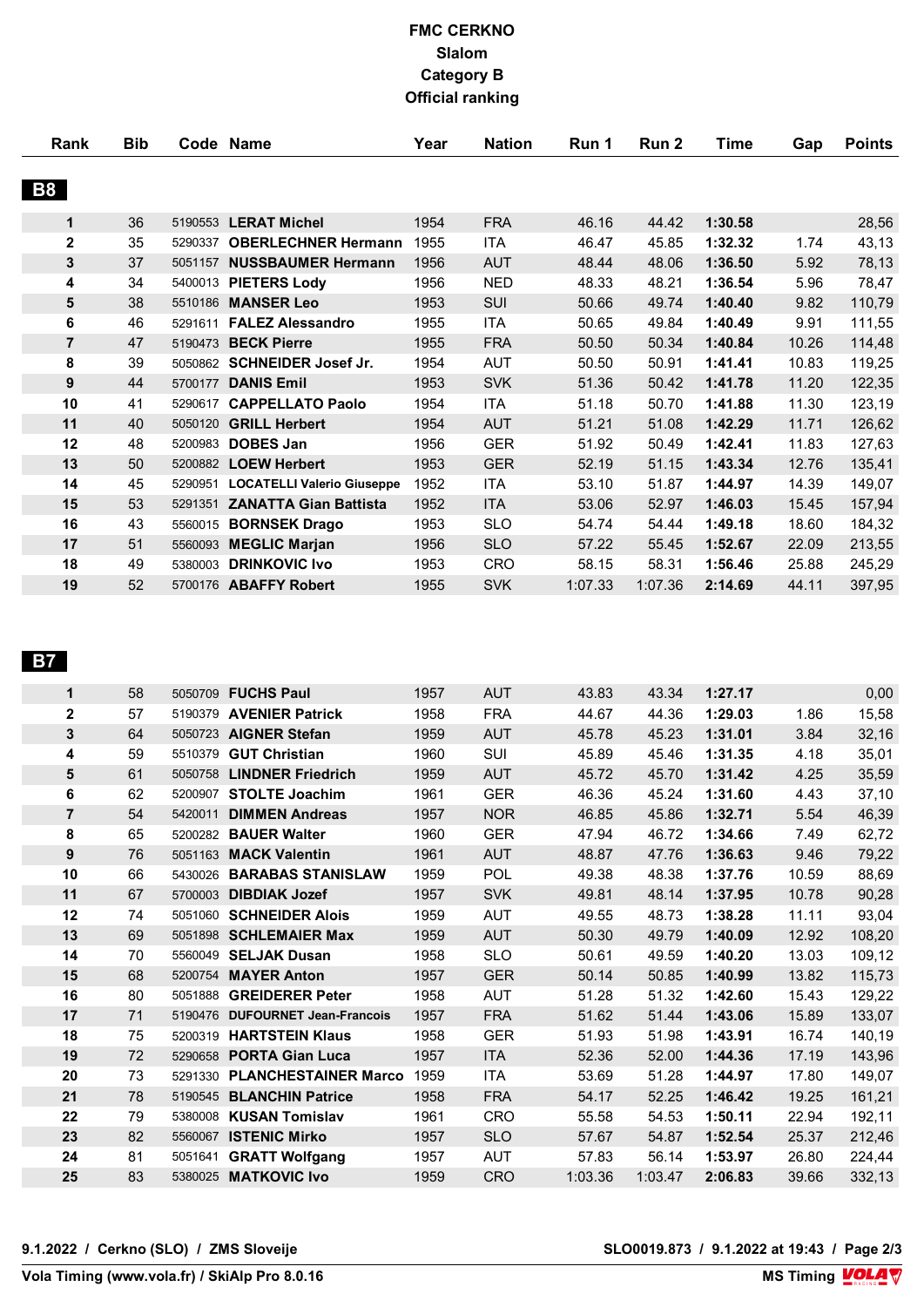## **FMC CERKNO Slalom Category B Official ranking**

**Rank Bib Code Name Year Nation Run 1 Run 2 Time Gap Points**

**WEATHER** 

| <b>Not classified</b>      |                  |                                       |      |            |            |            |         |
|----------------------------|------------------|---------------------------------------|------|------------|------------|------------|---------|
| Did Not Start - Run 1 (14) |                  |                                       |      |            |            |            |         |
|                            | $\boldsymbol{9}$ | 5050257 LEITNER Leonhard              | 1942 | <b>AUT</b> | <b>DNS</b> |            |         |
|                            | 20               | 5291789 <b>SOAVE Zenone</b>           | 1943 | <b>ITA</b> | <b>DNS</b> |            |         |
|                            | 21               | 5290442 BALDINOTTI Luciano            | 1946 | <b>ITA</b> | <b>DNS</b> |            |         |
|                            | 22               | 5290171 CASTELLI Curzio Vittorio 1948 |      | <b>ITA</b> | <b>DNS</b> |            |         |
|                            | 31               | 5291440 BOSCHI Giorgio                | 1951 | <b>ITA</b> | <b>DNS</b> |            |         |
|                            | 32               | 5050551 HOELLER Josef                 | 1952 | <b>AUT</b> | <b>DNS</b> |            |         |
|                            | 33               | 5050346 PLETZER Hans-Peter            | 1956 | <b>AUT</b> | <b>DNS</b> |            |         |
|                            | 55               | 5050739 FUCHS Josef                   | 1959 | <b>AUT</b> | <b>DNS</b> |            |         |
|                            | 56               | 5290485 FERRARI Lorenzo               | 1959 | <b>ITA</b> | <b>DNS</b> |            |         |
|                            | 60               | 5050538 OBERAUER Josef                | 1959 | <b>AUT</b> | <b>DNS</b> |            |         |
|                            | 63               | 5051074 ASCHER Gottfried              | 1959 | <b>AUT</b> | <b>DNS</b> |            |         |
|                            | 77               | 5051217 MACK Wilhelm                  | 1961 | <b>AUT</b> | <b>DNS</b> |            |         |
|                            | 84               | 5290889 BURBA Paolo                   | 1961 | <b>ITA</b> | <b>DNS</b> |            |         |
|                            | 85               | 5291063 PUPPINI FAUSTO                | 1959 | <b>ITA</b> | <b>DNS</b> |            |         |
| Did Not Finish - Run 1 (2) |                  |                                       |      |            |            |            |         |
|                            | 8                | 5050939 HOERMANN Hubert               | 1944 | <b>AUT</b> | <b>DNF</b> | 52.74      |         |
|                            | 16               | 5290477 FACCHIN Fausto                | 1944 | <b>ITA</b> | <b>DNF</b> |            |         |
| Disqualified - Run 1 (3)   |                  |                                       |      |            |            |            |         |
|                            | 6                | 5051321 SODAMIN Viktor                | 1937 | <b>AUT</b> | <b>DSQ</b> |            | Gate 28 |
|                            | 23               | 5051297 PIRKER Florian                | 1951 | <b>AUT</b> | <b>DSQ</b> |            | Gate 28 |
|                            | 29               | 5200176 EICHNER Alois                 | 1951 | <b>GER</b> | <b>DSQ</b> |            | Gate 44 |
| Did Not Start - Run 2 (1)  |                  |                                       |      |            |            |            |         |
|                            | 42               | 5510421 SCHULER Walter                | 1954 | <b>SUI</b> | 51.73      | <b>DNS</b> |         |
| Did Not Finish - Run 2 (1) |                  |                                       |      |            |            |            |         |
|                            | 10 <sup>1</sup>  | 5220088 TUCKER Colin                  | 1946 | <b>GBR</b> | 1:00.83    | <b>DNF</b> |         |
| Disqualified - Run 2 (1)   |                  |                                       |      |            |            |            |         |

3 5051291 **SUPPAN Gottfried** 1932 AUT 1:08.52 DSQ Gate 16

(DNS: Did Not Start, DNF: Did Not Finish, DSQ: Disqualified, NPS: Not Permitted to Start)

| <b>RECAP</b>            | <b>1st RUN</b> | 2nd RUN |    |
|-------------------------|----------------|---------|----|
| Records:                |                |         | 85 |
| Did Not Start:          | 14             |         | 15 |
| NOT PERMITTED TO START: | 0              | 0       |    |
| Did Not Finish:         | 2              |         | 3  |
| Disqualified:           | 3              |         | 4  |
|                         |                |         |    |
| At Finish:              | 63             |         |    |

**COMPETITION IN A REPORT OF PERSONAL PROPERTY** 

**9.1.2022 / Cerkno (SLO) / ZMS Sloveije SLO0019.873 / 9.1.2022 at 19:43 / Page 3/3**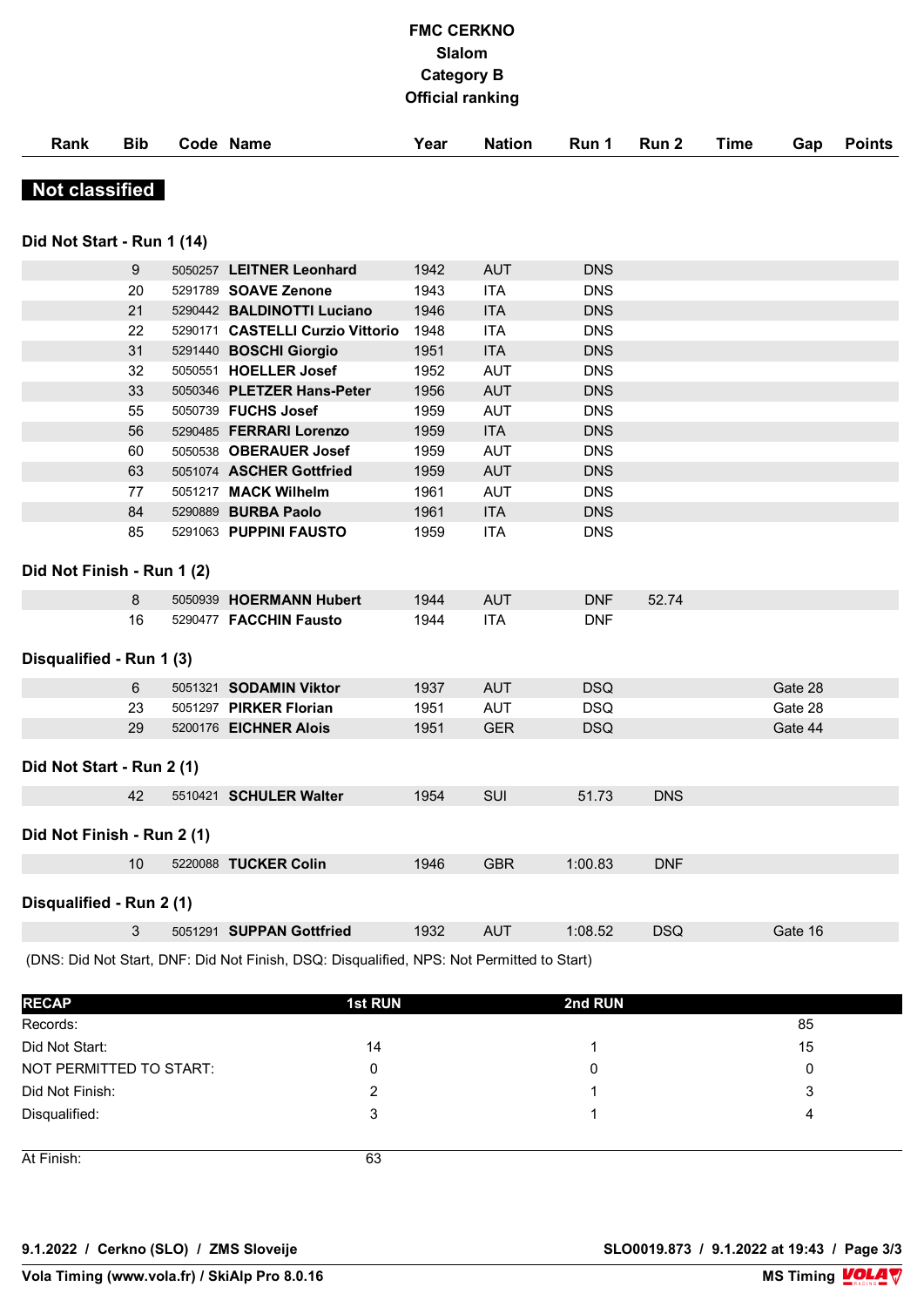# **FMC CERKNO Slalom Category C Official ranking**

|                                                               | <b>COMPETITION JURY</b>                                                                                                                           |                           |                                                                                                                       |              |                          | <b>WEATHER</b>                                                                          |                    |                |                            |
|---------------------------------------------------------------|---------------------------------------------------------------------------------------------------------------------------------------------------|---------------------------|-----------------------------------------------------------------------------------------------------------------------|--------------|--------------------------|-----------------------------------------------------------------------------------------|--------------------|----------------|----------------------------|
|                                                               | <b>CHIEF OF RACE</b><br><b>REFEREE</b>                                                                                                            | <b>TECHNICAL DELEGATE</b> | PETROVCIC P.<br>ARNEZ M.<br><b>MALIP.</b>                                                                             |              | (SLO)<br>(SLO)<br>(SLO)  | <b>AIR TEMPERATURE</b>                                                                  |                    |                | $0,0$ °C                   |
|                                                               |                                                                                                                                                   |                           | Run 1                                                                                                                 |              |                          | Run 2                                                                                   |                    |                |                            |
|                                                               | <b>COURSESETTER</b><br><b>FORERUNNERS</b>                                                                                                         |                           | <b>ROGELJ A</b>                                                                                                       |              | (SLO)                    | <b>ROGELJ A</b>                                                                         |                    | (SLO)          |                            |
|                                                               | <b>COURSE</b><br><b>START</b><br><b>FINISH</b><br><b>DROP</b><br><b>HOMOLOGATION</b><br><b>GATES</b><br><b>DIRECTIONS</b><br><b>STARTING TIME</b> |                           | <b>BRDO6</b><br>1090 m<br>965 m<br>125 <sub>m</sub><br>11553/12/14<br>45<br>44<br>9.45                                |              |                          | <b>BRDO6</b><br>1085 m<br>965 m<br>120 <sub>m</sub><br>11553/12/14<br>45<br>44<br>12.45 |                    |                |                            |
|                                                               |                                                                                                                                                   |                           | LIST n°422 APPLIED PENALTY: 10,00<br><b>CALCULATED PENALTY: 20,44</b><br>Number of competitors: 36, Number of NSA: 11 |              |                          |                                                                                         |                    |                | $F = 730$                  |
| Rank                                                          | <b>Bib</b>                                                                                                                                        |                           | Code Name                                                                                                             | Year         | <b>Nation</b>            | Run 2<br>Run 1                                                                          | <b>Time</b>        | Gap            | <b>Points</b>              |
|                                                               |                                                                                                                                                   |                           |                                                                                                                       |              |                          |                                                                                         |                    |                |                            |
| C10                                                           |                                                                                                                                                   |                           |                                                                                                                       |              |                          |                                                                                         |                    |                |                            |
| $\mathbf 1$                                                   | $\mathbf{1}$                                                                                                                                      |                           | 5205010 GILGER Traudl                                                                                                 | 1944         | <b>GER</b>               | $*1:00.16 * 1:02.12$                                                                    | 2:02.28            |                | 193,28                     |
| $\mathbf{2}$                                                  | 2                                                                                                                                                 |                           | 5295409 CESARI Vera                                                                                                   | 1945         | <b>ITA</b>               | * 1:12.98 * 1:15.41                                                                     | 2:28.39            | 26.11          | 388,29                     |
| C9                                                            |                                                                                                                                                   |                           |                                                                                                                       |              |                          |                                                                                         |                    |                |                            |
| $\mathbf{1}$                                                  | 3                                                                                                                                                 |                           | 5565005 KOTAR Heda                                                                                                    | 1948         | <b>SLO</b>               | $*$ 1:01.77 $*$ 1:05.46                                                                 | 2:07.23            |                | 230,25                     |
| C8                                                            |                                                                                                                                                   |                           |                                                                                                                       |              |                          |                                                                                         |                    |                |                            |
| 1                                                             | 13                                                                                                                                                |                           | 5055064 RIES Jana                                                                                                     | 1956         | <b>AUT</b>               | $*50.38$<br>$*51.07$                                                                    | 1:41.45            |                | 37,71                      |
|                                                               | 4                                                                                                                                                 |                           | 5295336 RUNGGALDIER Helga                                                                                             | 1956         | <b>ITA</b>               | $*51.37$<br>$*53.80$                                                                    | 1:45.17            | 3.72           | 65,49                      |
|                                                               |                                                                                                                                                   |                           |                                                                                                                       |              |                          |                                                                                         |                    |                | 86,63                      |
|                                                               | 6                                                                                                                                                 |                           | 5195276 LERAT Sophie                                                                                                  | 1955         | <b>FRA</b>               | $*53.11$<br>$*54.89$                                                                    | 1:48.00            | 6.55           |                            |
|                                                               | 9                                                                                                                                                 |                           | 5565003 TORKAR Boza                                                                                                   | 1956         | <b>SLO</b>               | $*56.39$<br>$*58.01$                                                                    | 1:54.40            | 12.95          |                            |
|                                                               | $\overline{7}$                                                                                                                                    |                           | 5295279 SABADIN Margherita                                                                                            | 1953         | <b>ITA</b>               | $*56.48$<br>$*58.95$                                                                    | 1:55.43            | 13.98          |                            |
|                                                               | 5                                                                                                                                                 |                           | 5195219 DUFLAU-BERTHET Francoise                                                                                      | 1954         | <b>FRA</b>               | $*58.21$<br>$*59.67$                                                                    | 1:57.88            | 16.43          | 134,43<br>142,12<br>160,42 |
| $\overline{2}$<br>3<br>4<br>5<br>6<br>$\overline{\mathbf{7}}$ | 11                                                                                                                                                |                           | 5565004 DOLCIC Milena                                                                                                 | 1955         | <b>SLO</b>               | $* 59.23 * 1:01.18$                                                                     | 2:00.41            | 18.96          | 179,32                     |
| 8<br>$\boldsymbol{9}$                                         | 10<br>12                                                                                                                                          |                           | 5055136 KUMNIG Hanna<br>5195221 MORIN Fabienne                                                                        | 1955<br>1955 | <b>AUT</b><br><b>FRA</b> | $*1:00.17 * 1:00.37$<br>$*$ 1:03.47 $*$ 1:08.08                                         | 2:00.54<br>2:11.55 | 19.09<br>30.10 | 180,29<br>262,52           |

|   | 16 | 5205095 LENTNER Sidonie                | 1961  | <b>GER</b> | $*52.31$<br>$*51.94$    | 1:44.25 |       | 58,62  |
|---|----|----------------------------------------|-------|------------|-------------------------|---------|-------|--------|
| 2 |    | 5295248 MELEGARI Doranna               | 1960  | ITA        | * 52.12 * 55.25         | 1:47.37 | 3.12  | 81.92  |
| 3 | 15 | 5565020 <b>ISTENIC Ida</b>             | 1959. | <b>SLO</b> | $*$ 1:02.56 $*$ 1:04.97 | 2:07.53 | 23.28 | 232.50 |
|   | 14 | 5295360 MATTARELLI Bruna Evelina Maria | 1957  | ITA        | $*$ 1:10.62 $*$ 1:15.59 | 2:26.21 | 41.96 | 372.01 |

**9.1.2022 / Cerkno (SLO) / ZMS Slovenije SLO00020.873 / 9.1.2022 at 15:04 / Page 1/3**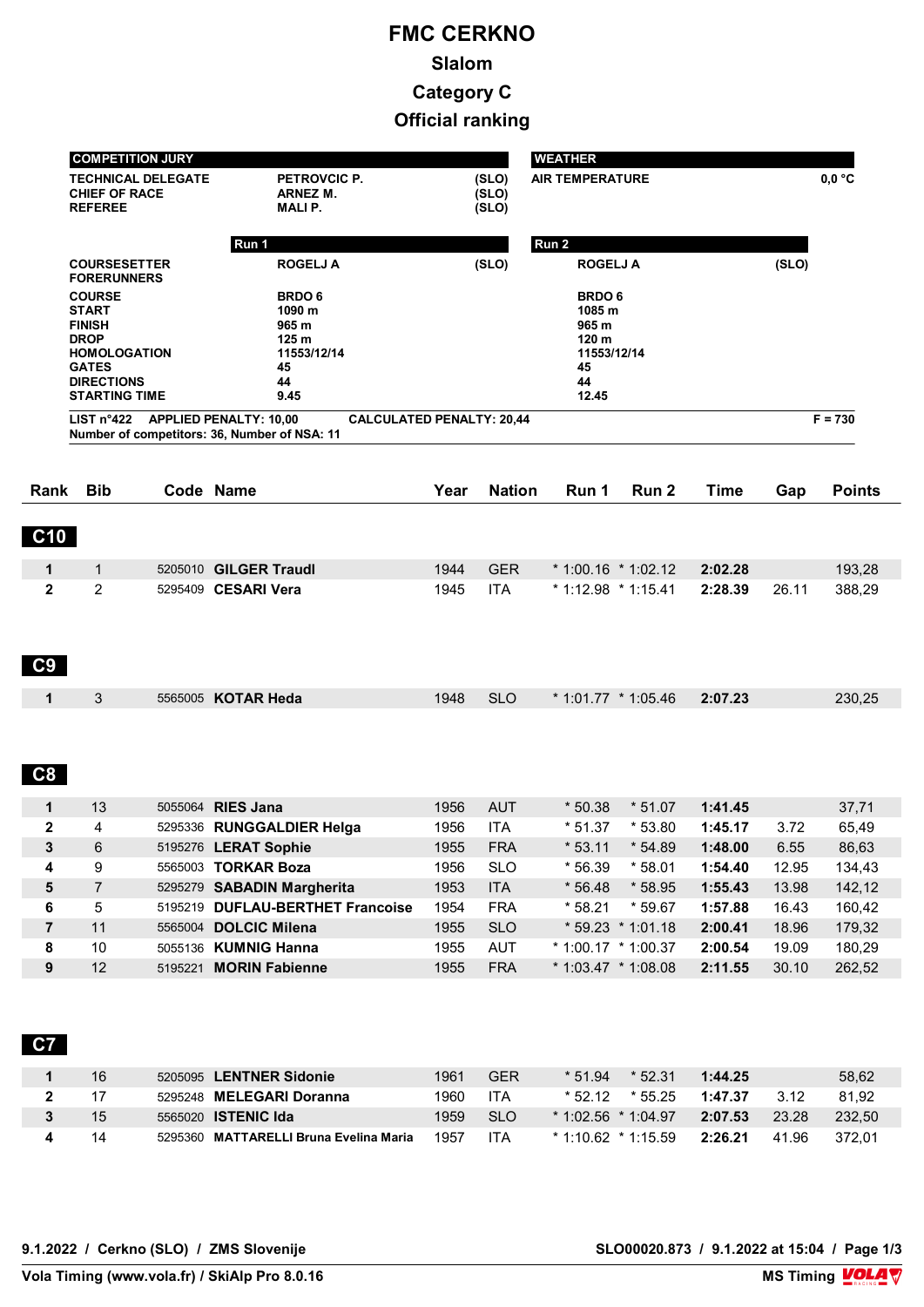## **FMC CERKNO Slalom Category C Official ranking**

| Rank                                                                                      | <b>Bib</b>                 |  | Code Name                         | Year | <b>Nation</b>            | Run 1                               | Run 2    | <b>Time</b> | Gap     | <b>Points</b>   |
|-------------------------------------------------------------------------------------------|----------------------------|--|-----------------------------------|------|--------------------------|-------------------------------------|----------|-------------|---------|-----------------|
| C6                                                                                        |                            |  |                                   |      |                          |                                     |          |             |         |                 |
| 1                                                                                         | 20                         |  | 5295350 BALLABIO Giuliana         | 1962 | <b>ITA</b>               | $*52.88$                            | $*54.45$ | 1:47.33     |         | 81,63           |
| $\boldsymbol{2}$                                                                          | 18                         |  | 5295216 VETTORATO Daniela         | 1962 | <b>ITA</b>               | $*52.82$                            | $*55.91$ | 1:48.73     | 1.40    | 92,08           |
| 3                                                                                         | 22                         |  | 5515053 ROSSATO Silvia            | 1965 | SUI                      | $*1:02.14 * 1:04.23$                |          | 2:06.37     | 19.04   | 223,83          |
| 4                                                                                         | 24                         |  | 5705031 TESLAROVA Dagmar          | 1965 | <b>SVK</b>               | * 1:02.28 * 1:04.15                 |          | 2:06.43     | 19.10   | 224,28          |
| ${\bf 5}$                                                                                 | 23                         |  | 5705032 HUSKOVA Daniela           | 1965 | <b>SVK</b>               | $*$ 1:02.06 $*$ 1:05.17             |          | 2:07.23     | 19.90   | 230,25          |
| 6                                                                                         | 25                         |  | 5295333 CURIONI Marialuisa        | 1963 | <b>ITA</b>               | $*$ 1:16.04 $*$ 1:19.16             |          | 2:35.20     | 47.87   | 439,16          |
| C5                                                                                        |                            |  |                                   |      |                          |                                     |          |             |         |                 |
| 1                                                                                         | 29                         |  | 5155099 TUMOVA Dagmar             | 1971 | CZE                      | $*49.76$                            | $*50.88$ | 1:40.64     |         | 31,66           |
| $\mathbf 2$                                                                               | 26                         |  | 5205142 NOELL Andrea              | 1971 | <b>GER</b>               | $*55.77$                            | * 57.90  | 1:53.67     | 13.03   | 128,98          |
| 3                                                                                         | 27                         |  | 5155058 SVATONOVA Monika          | 1971 | <b>CZE</b>               | $*1:00.64$ $*1:01.27$               |          | 2:01.91     | 21.27   | 190,52          |
| 4<br>C <sub>4</sub>                                                                       | 30                         |  | 5295386 GAMBA Roberta             | 1971 | <b>ITA</b>               | * 59.78 * 1:04.71                   |          | 2:04.49     | 23.85   | 209,79          |
| $\mathbf{1}$                                                                              | 32                         |  | 5515050 CHIESA Manuela            | 1975 | SUI                      | * 47.89                             | $*49.85$ | 1:37.74     |         |                 |
|                                                                                           | 34                         |  | 5055194 DIGRUBER Bettina          | 1974 |                          |                                     | $*53.22$ | 1:45.21     | 7.47    | 10,00           |
| $\mathbf 2$<br>3                                                                          | 33                         |  | 5385009 SERKINIC Iva              | 1975 | <b>AUT</b><br><b>CRO</b> | $*51.99$<br>$*$ 1:07.72 $*$ 1:08.62 |          | 2:16.34     | 38.60   | 65,79<br>298,30 |
| C <sub>3</sub>                                                                            |                            |  |                                   |      |                          |                                     |          |             |         |                 |
| $\mathbf{1}$                                                                              | 36                         |  | 5105123 ALLAIRE Martine           | 1979 | CAN                      | $*$ 1:18.46 $*$ 1:25.35             |          | 2:43.81     |         | 503,46          |
|                                                                                           | <b>Not classified</b>      |  |                                   |      |                          |                                     |          |             |         |                 |
|                                                                                           | Did Not Start - Run 1 (3)  |  |                                   |      |                          |                                     |          |             |         |                 |
|                                                                                           | 21                         |  | 5295381 VITTORI VENENTI Benedetta | 1962 | <b>ITA</b>               | <b>DNS</b>                          |          |             |         |                 |
|                                                                                           | 28                         |  | 5295376 FERRANDO Ilaria           | 1967 | <b>ITA</b>               | <b>DNS</b>                          |          |             |         |                 |
|                                                                                           | 31                         |  | 5055121 PUCHER-HOELCZLI Petra     | 1968 | <b>AUT</b>               | <b>DNS</b>                          |          |             |         |                 |
|                                                                                           | Did Not Finish - Run 1 (2) |  |                                   |      |                          |                                     |          |             |         |                 |
|                                                                                           | 8                          |  | 5205125 VILSMAIER Veronika        | 1952 | <b>GER</b>               | <b>DNF</b>                          |          |             |         |                 |
|                                                                                           | 19                         |  | 5295268 CAPRETTA Marina           | 1962 | <b>ITA</b>               | <b>DNF</b>                          |          |             |         |                 |
|                                                                                           | Disqualified - Run 1 (1)   |  |                                   |      |                          |                                     |          |             |         |                 |
|                                                                                           | 35                         |  | 5495193 MANZANO HERRERA Marta     | 1978 | <b>ESP</b>               | <b>DSQ</b>                          |          |             | Gate 44 |                 |
|                                                                                           |                            |  |                                   |      |                          |                                     |          |             |         |                 |
| (DNS: Did Not Start, DNF: Did Not Finish, DSQ: Disqualified, NPS: Not Permitted to Start) |                            |  |                                   |      |                          |                                     |          |             |         |                 |
| <b>RECAP</b>                                                                              |                            |  | <b>1st RUN</b>                    |      |                          | 2nd RUN                             |          |             |         |                 |
| Records:                                                                                  |                            |  |                                   |      |                          |                                     |          |             | 36      |                 |

**9.1.2022 / Cerkno (SLO) / ZMS Slovenije SLO00020.873 / 9.1.2022 at 15:04 / Page 2/3**

**Vola Timing (www.vola.fr) / SkiAlp Pro 8.0.16**